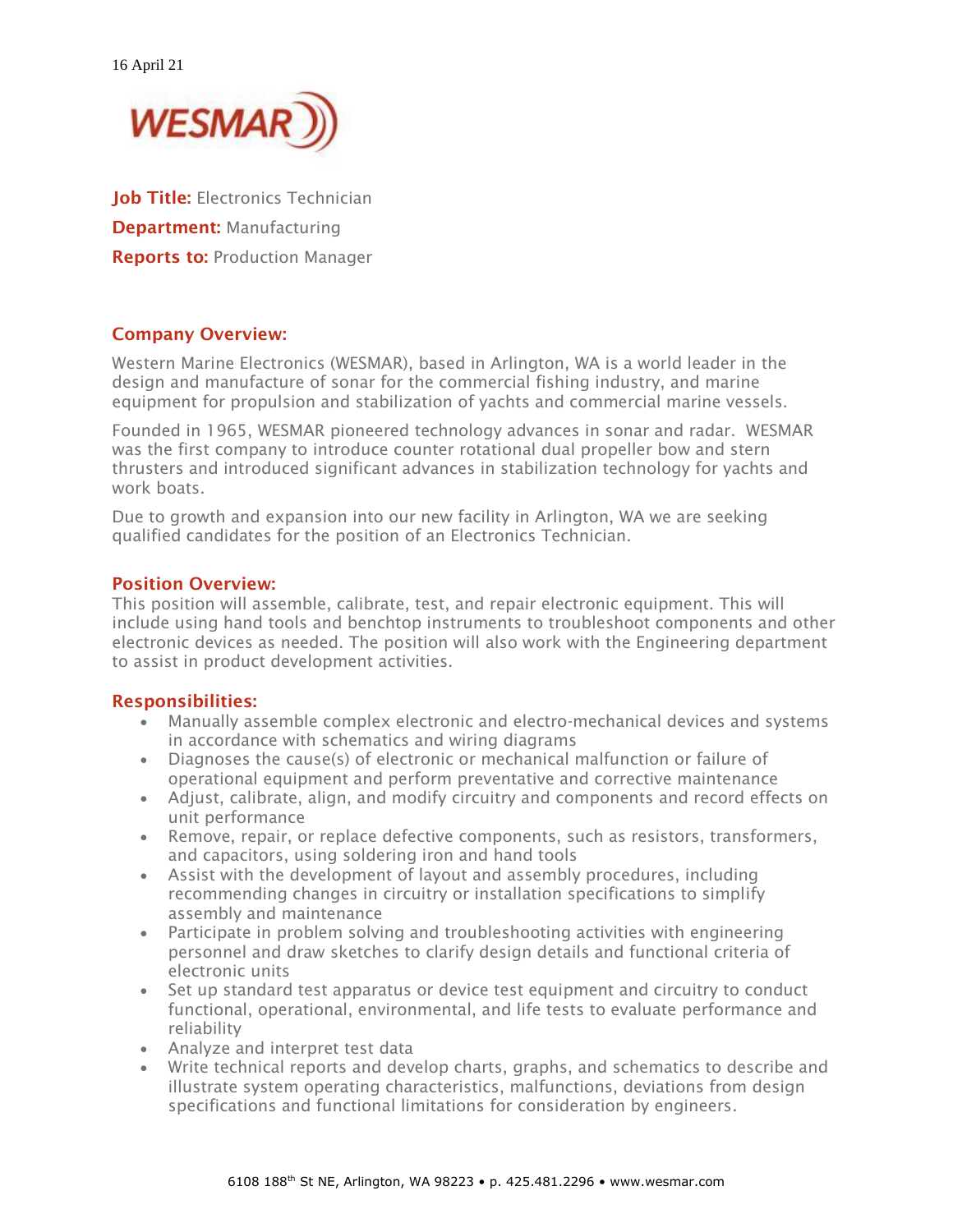

- Assembly of experimental circuitry or complete prototype model according to engineering instructions, technical manuals, and knowledge of electronic systems and components
- Programming of firmware into EPROMS and similar devices
- Occasionally need to brush touch-up paint on cabinet or case, and varnish on exposed wiring
- Other duties as assigned.

## Qualifications:

- Associate's Degree (A.A.) or equivalent from two-year college or technical school
- *Or* Equivalent combination of education and experience
- Experience of electrical maintenance, assembly and repairs of marine products preferred
- Ability to read, analyze, and interpret instructions, technical and procedure manuals, short correspondences and memos
- Ability to read and interpret circuits, diagrams, logic tables, circuit timing diagrams, computer code and programming
- Ability to write routine reports, analysis reports and correspondence
- Ability to effectively present information in one-on-one and small group situations to customers, clients, and co-workers
- Aptitude to utilize creative and forward-thinking skills
- Understand mathematical concepts such as addition, subtraction, multiplication and division in all units of measure, using whole numbers, common fractions, and decimals.
- Ability to compute rate, ratio, and percent
- Capability to draw and interpret bar graphs
- Experience in solving problems and ability to deal with a variety of concrete variables in situations where only limited standardization exists
- Apply common sense understanding to carry out instructions furnished in written, oral or diagram form
- Meticulous, detailed, proactive, and self-motivated

## Computer/Technology Experience:

- Proficiency with Microsoft Word, Excel, and Outlook
- Experience and proficiency with standard bench top instruments
- Experience with embedded systems

# Certificates/Licenses:

• None

## Work Environment:

- Varied environment including a standard shop environment
- Noise level is moderate to high
- Employee is regularly required to move to various locations
- Frequent communication may be required